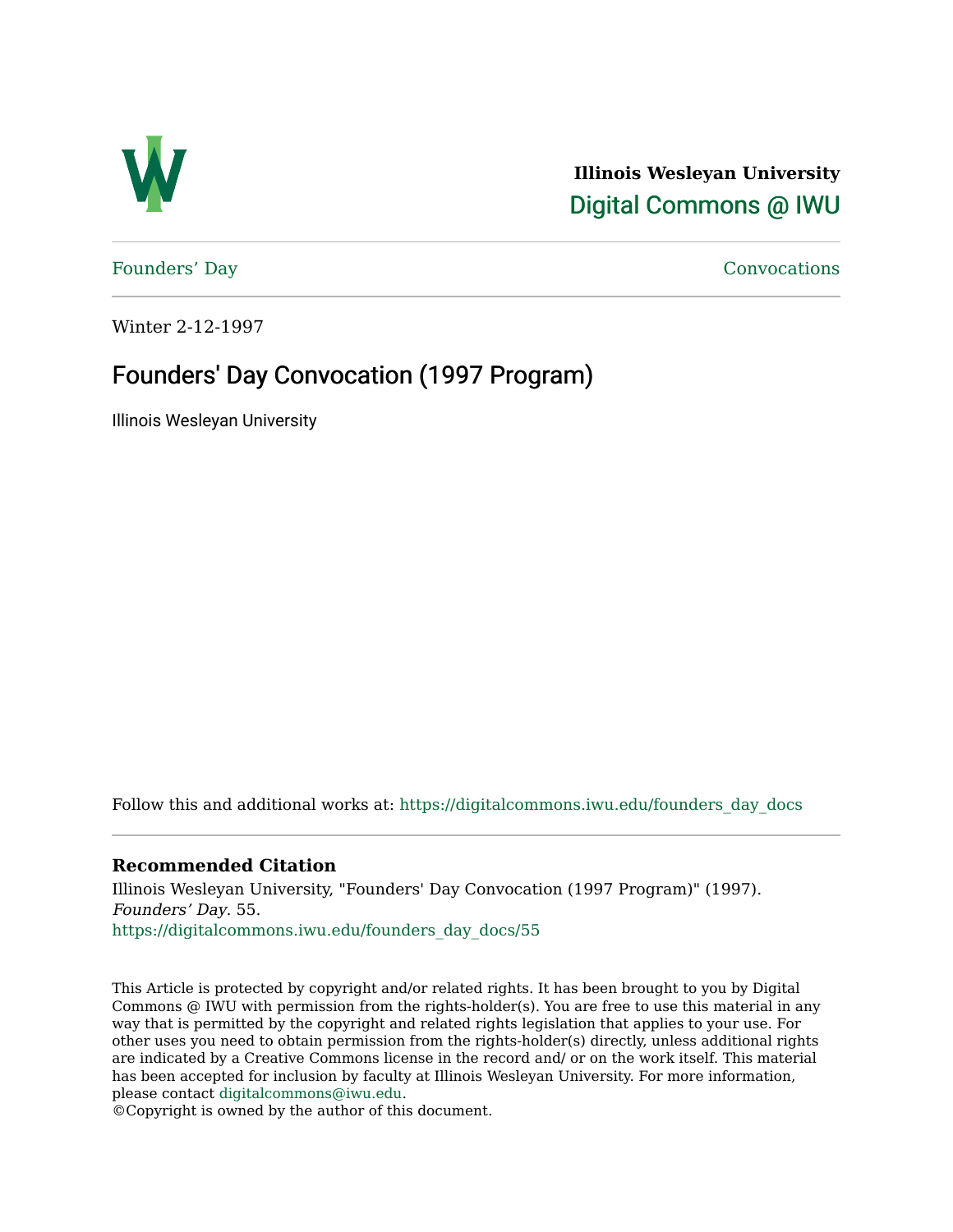Illinois Wesleyan University

# FOUNDERS' DAY CONVOCATION



Westbrook Auditorium Presser Hall February 12, 1997 11:00 A.M.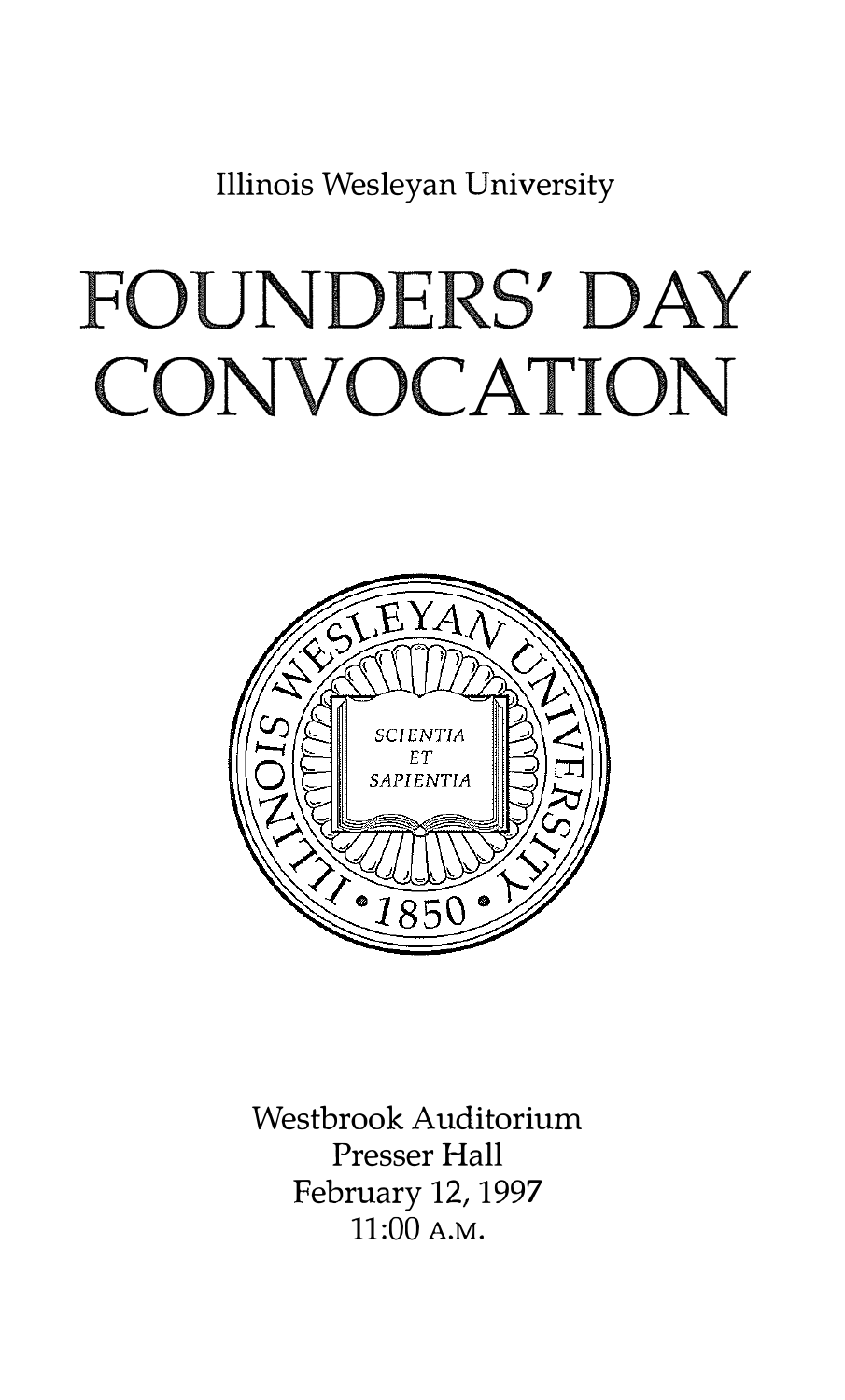## PROGRAM

President Minor Myers, jr., Presiding Professor Charla Renner, Mace Bearer

| Organ Prelude Professor Emeritus David M. Gehrenbeck, Organist<br>Sonata I: Allegro moderato e serioso                                                                                  | Felix Mendelssohn<br>$(1809 - 1847)$                                          |
|-----------------------------------------------------------------------------------------------------------------------------------------------------------------------------------------|-------------------------------------------------------------------------------|
| *Processional<br>Andante alla marcia, Chorale in B-flat                                                                                                                                 | Felix Mendelssohn<br>$(1809 - 1847)$                                          |
|                                                                                                                                                                                         |                                                                               |
|                                                                                                                                                                                         |                                                                               |
| Professor Vadim Mazo, Leader; Eva Ferguson, pianist<br>Prelude from E Major Partita                                                                                                     | Johann Sebastian Bach<br>$(1685 - 1750)$<br>Fritz Kreisler<br>$(1875 - 1962)$ |
| Awarding of Honorary Degrees President Minor Myers, jr.                                                                                                                                 | Provost Janet M. McNew                                                        |
| "Ethics in Government: The Good, the Bad, and the Ugly"                                                                                                                                 |                                                                               |
| *Alma Wesleyana                                                                                                                                                                         | NATIONAL HYMN<br>George William Warren<br>$(1828 - 1902)$                     |
| From hearts aflame, our love we pledge to thee,<br>Where'er we wander, over land or sea;<br>Through time unending, loyal we will be-<br>True to our Alma Mater, Wesleyan.               |                                                                               |
| When college days are fully past and gone,<br>While life endures, from twilight gleam til dawn,<br>Grandly thy soul shall with us linger on-<br>Star-crowned, our Alma Mater, Wesleyan. | -Professor W. E. Schultz (1935)                                               |
|                                                                                                                                                                                         |                                                                               |
| Recessional. Professor Emeritus David M. Gehrenbeck, Organist<br>Sonata I: Allegro assai vivace                                                                                         | Felix Mendelssohn<br>$(1809 - 1847)$                                          |

\*Audience will please stand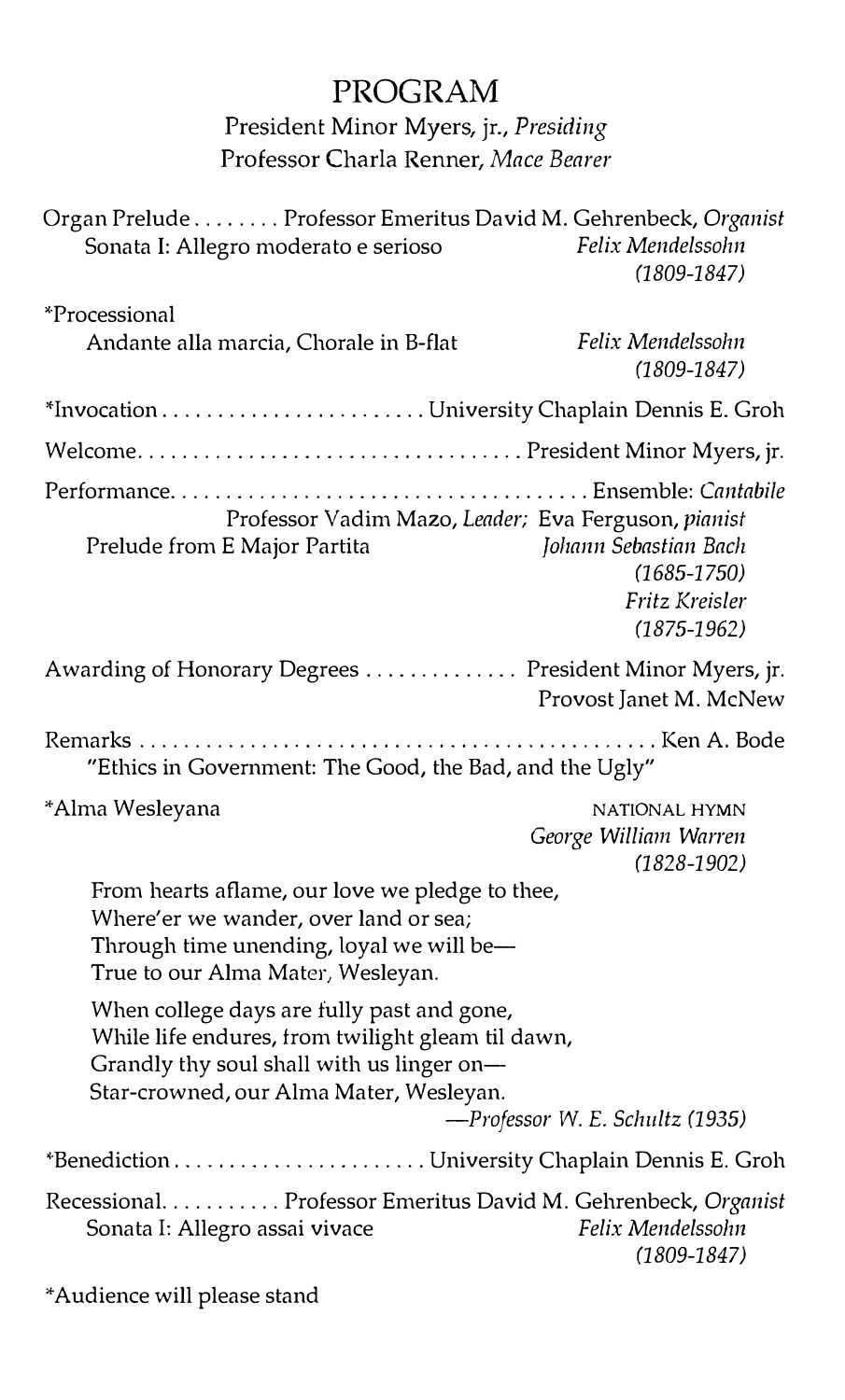

#### Rex James Bates

Chief Investment Officer, State Farm Mutual Automobile Insurance Company Vice Chairman of the Board, State Farm Insurance Companies (Retired)

Insurance executive Rex James Bates has been an exceptional friend and supporter of Illinois Wesleyan University.

As investment manager, Bates was responsible for the equity portfolio in IWU's Endowment Fund. Under his leadership, the portfolio grew from \$1.7 million in 1978 to \$50.5 million in 1994, when he retired from the Board of Trustees. This growth includes capital gains and new gifts. Bates shared his investment acumen with the university as a gift-in-kind.

Bates has been a leadership donor to Illinois Wesleyan from his own reserves. In addition, other individuals have made gifts to the university in appreciation of Mr. Bates. These gifts are valued at more than \$1.1 million.

He joined IWU's Board of Trustees in 1978, serving on the Investment Committee. He also served as a volunteer on the Campaign for Illinois Wesleyan University, as co-chair for the Trustee Fund Committee and as an Advisory Committee member for the Center for Natural Science. Bates and his wife, Reva, are members of the Board of Visitors and he still serves as Emeritus Trustees.

Bates, a native of Seattle, Washington, is the retired chief investment officer of State Farm Mutual Automobile Insurance Company. He also served as vice chairman of the board of State Farm Insurance Companies, until his 1993 retirement.

Before joining State Farm in 1972, Bates was a partner in the investment firm of Stein, Roe and Farnham in Chicago.

He attended Oregon State University in 1941-42. During World War II, Bates served in the Pacific (1942-46) with the U.S. Army Air Force, earning a Purple Heart for being wounded in action and an Air Medal.

Bates earned two academic degrees from the University of Chicago: an undergraduate degree in 1947 and a master's degree in business administration in 1949.

Jim Bates married Reva Mae Myers in 1947. They have two married children, Patricia Ann Mattingley and Rex William Bates.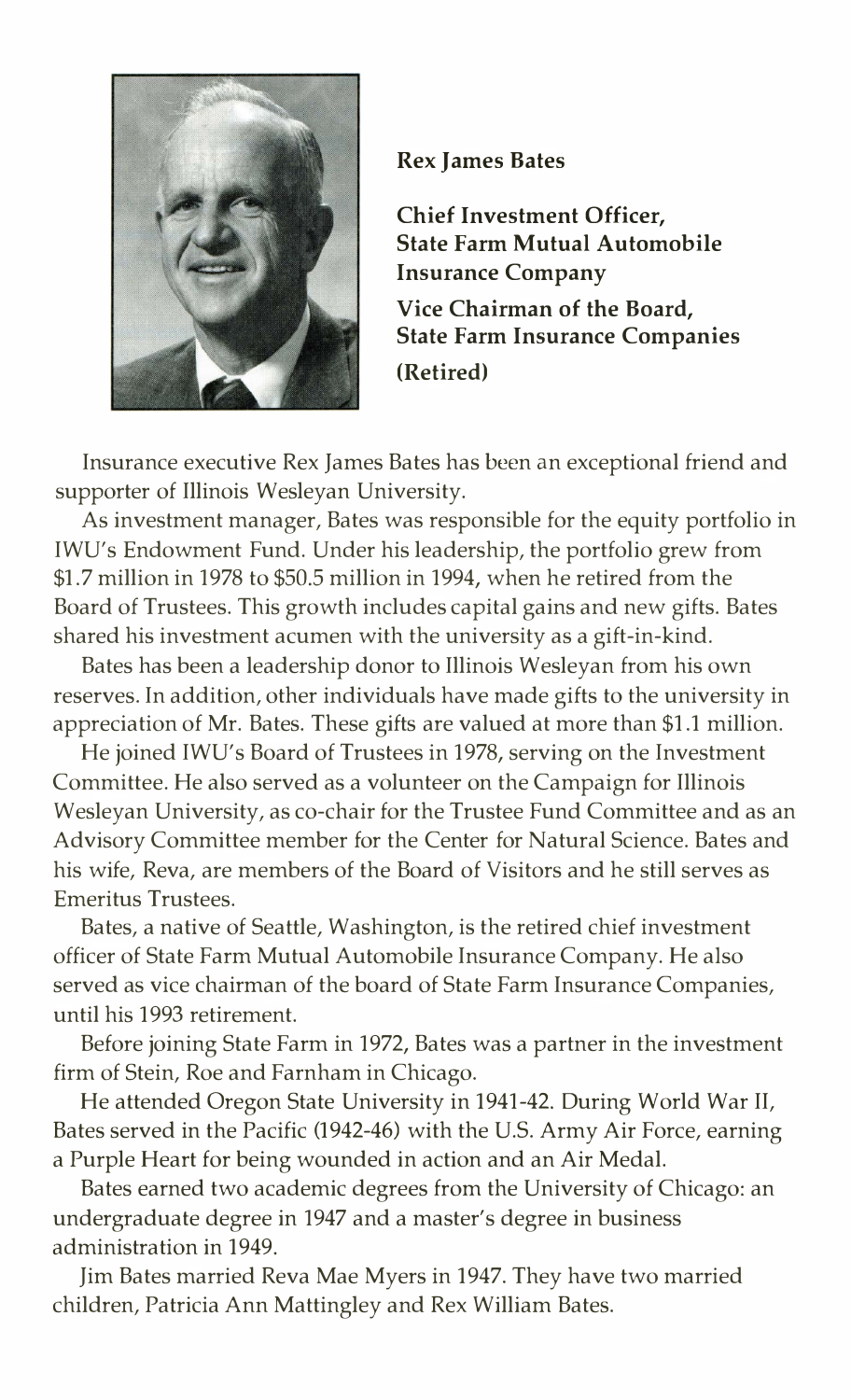

Ken A. Bode

Moderator "Washington Week in Review"

John Hughes Professor of Media and Politics, and Director, Center for Contemporary Media DePauw University

He's an Emmy Award-winning newsman, who every Friday night rides herd on a sometimes cantankerous group of journalists on "Washington Week in Review," a telecast with 3.2 million viewers and the longestrunning news program on the Public Broadcasting System (PBS).

He was in the Cable News Network (CNN) booth at the Republican and Democratic national conventions last summer, offering political insights and analysis.

For a decade, he was a national political correspondent for NBC News routinely appearing on the "Nightly News," the "Today" show, "Meet the Press," and other broadcasts.

Veteran reporter and political pundit Ken Bode is the John Hughes Professor of Media and Politics at DePauw University in Greencastle, Ind.

Bode is the senior correspondent for WETA, the PBS-TV station serving the Washington, D.C., area. He is WETA's anchor, moderator, and commentator for the station's coverage of congressional hearings and other events.

In 1995, Bode's five-part series on GOP presidential candidates, "The Challengers '96: A 'Washington Week in Review' Special Series," aired on PBS. He interviewed the major Republican candidates—including the eventual GOP nominee, former Kansas Sen. Bob Dole. He also wrote and reported a special half-hour segment for the series on Gen. Colin Powell, former chairman of the Joint Chiefs of Staff and White House National Security Adviser.

Bode was on the presidential campaign trail in 1992, reporting for CNN. During the primaries and national conventions, he joined CNN correspondent Bernard Shaw in the anchor booth. He also moderated the South Dakota presidential primary debate and was a panelist for the New Hampshire debate.

As part of CNN's series, "Democracy in America," Bode reported and wrote two hour-long documentaries, "Bill Clinton in Arkansas" and "The